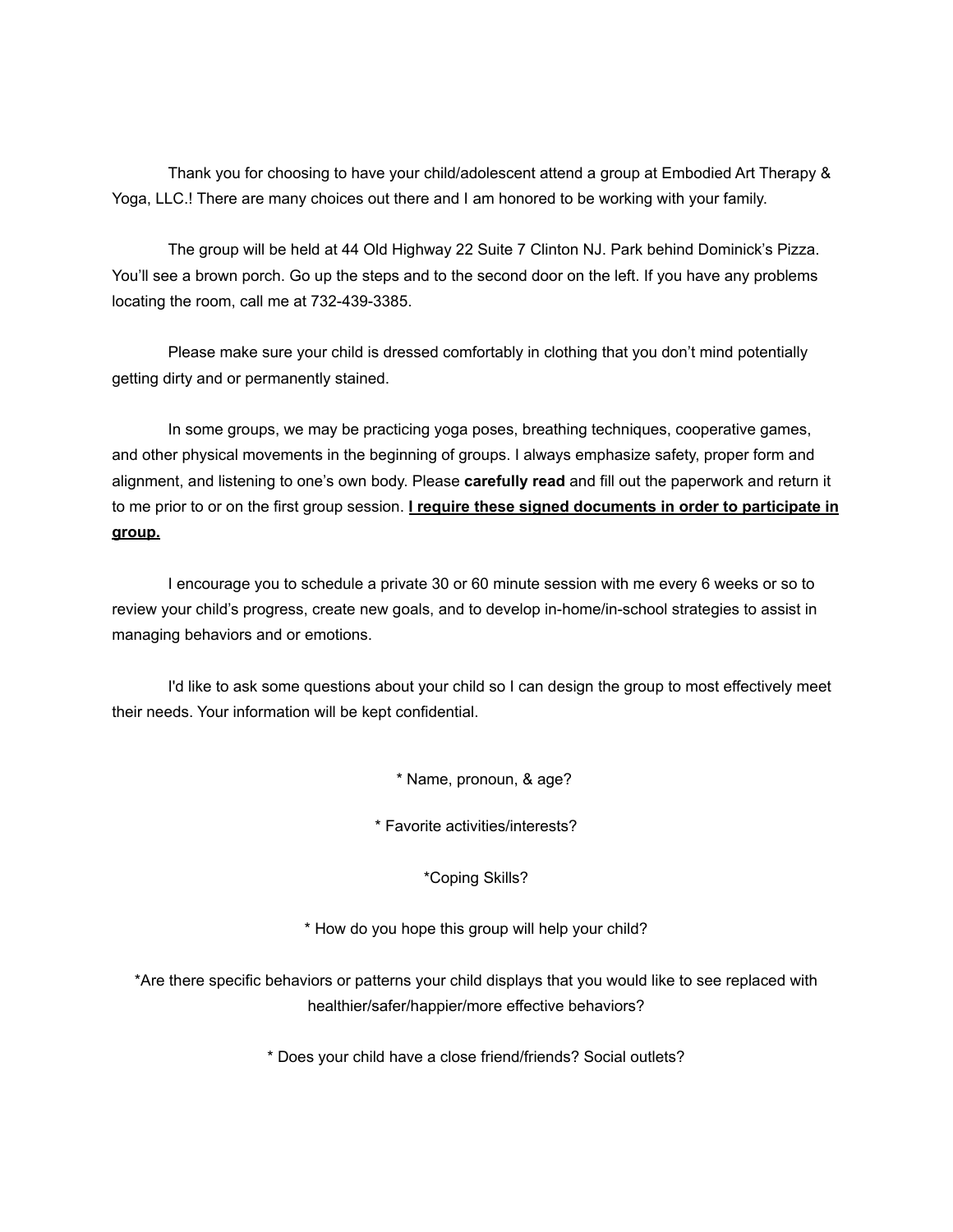\* What do you see as your child's biggest challenge? Self-expression? Social interactions? Emotional regulation? Anger management? Asserting him or herself? Anxiety? Low self- esteem? (These are just some examples, not an exhaustive list.)

\* Any major stressors or big changes? Trauma history?

\* Any psychiatric diagnoses/history?

\*If there is anything else you think I should know that is helpful and important, please let me know:

Thank you for the privilege of working with your child. I look forward to meeting you!

Sincerely, Cathy Rosa, MS-ATR,BC RYT-200 Embodied Art Therapy & Yoga, LLC 732-439-3385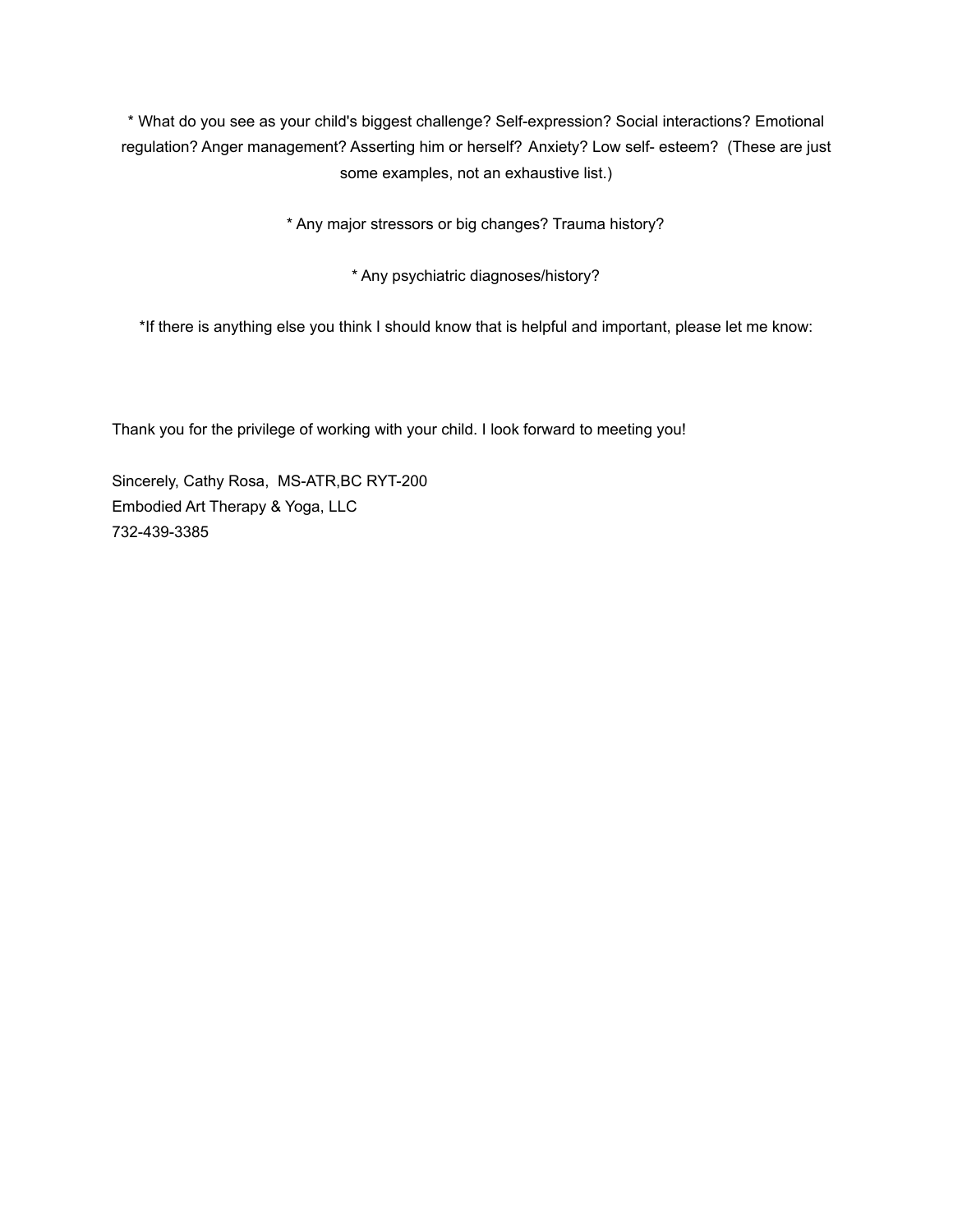## **Embodied Art Therapy and Yoga, LLC. Group Policy Please read this carefully and sign below stating that you understand/agree.**

## **Masks must be worn at all times in the office.**

**Rolling Admissions:** New group members may enroll at any time if there are openings. Participants may continue attending groups indefinitely.

**Cost:** \$45/Session payable via cash, check, Venmo (@Cathy555), HSP Card, or credit/debit card. No refunds. I have the ability to store a credit card number on my SQUARE device and send an electronic receipt.

**Time:** Groups are 50 minutes in length unless otherwise noted. Please arrive on time. If you can not attend please alert the group leader with as much notice as possible.

**# Of Participants**: In an attempt to maximize therapeutic effects, maintain a safe & intimate environment, and to provide adequate attention to each member, group sizes are small. Occasionally there might not be other group members attending due to conflicts in scheduling, illness, etc. In this case, the fee for an optional individual session in lieu of the group will be \$85 as opposed to \$120 (full rate) at the regularly scheduled group time. Otherwise, we will resume the group the following week.

Thank you for your understanding.

Sincerely,

C<sup>N</sup>

Cathy Rosa, MS, ATR-BC, RYT-200 Embodied Art Therapy & Yoga, LLC. (732)439-3385 WWW.ArtTherapyAndYoga@Gmail.Com

## **I understand and agree to these policies.**

 $Signed:$ 

| Printed: |  |
|----------|--|
|----------|--|

| Date: |
|-------|
|-------|